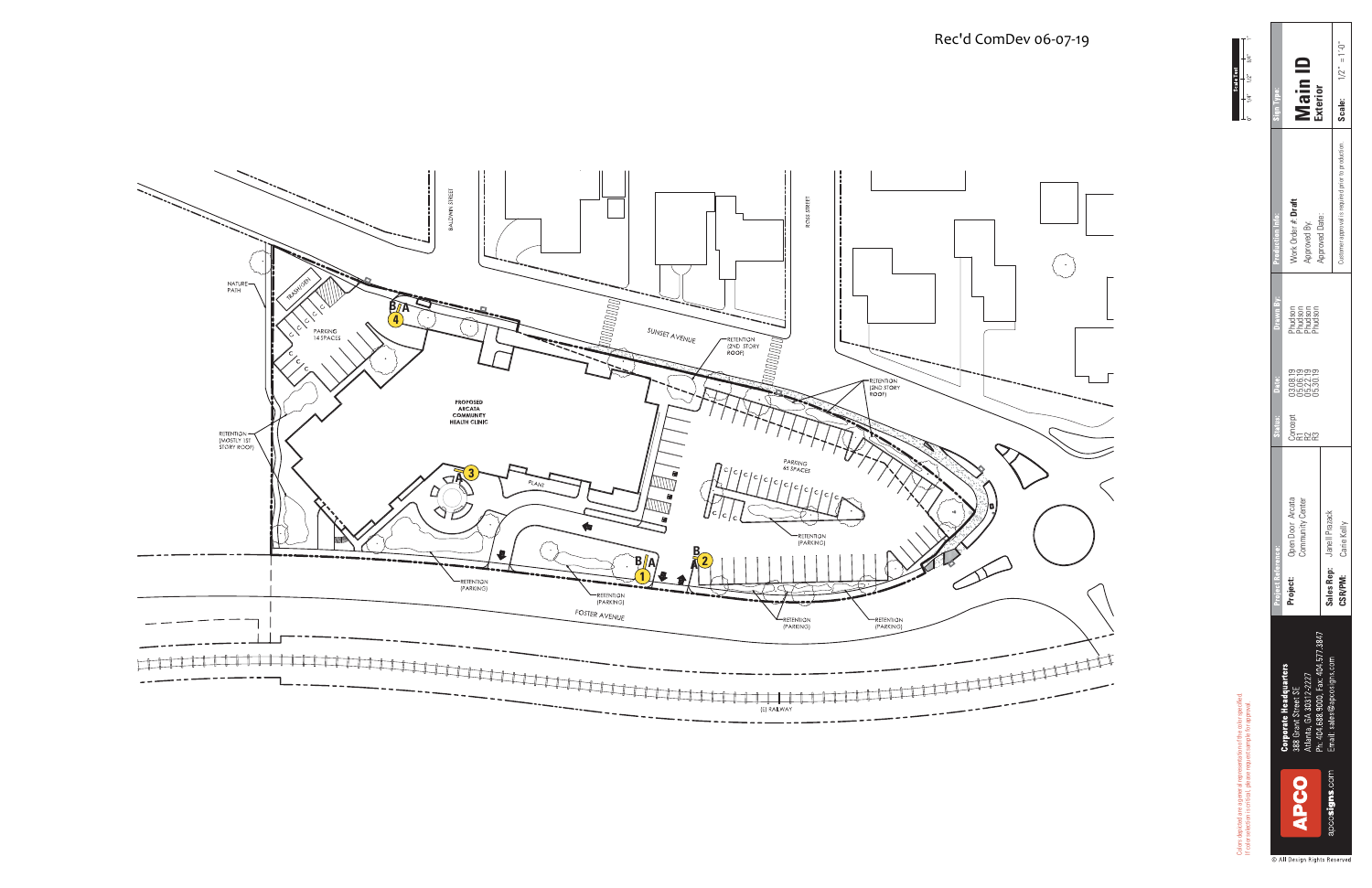

|                                                                                                                                                     | Vlain I<br>xterior                                            |                           | <b>Scale:</b> $1/2'' = 1' \cdot 0''$ |  |
|-----------------------------------------------------------------------------------------------------------------------------------------------------|---------------------------------------------------------------|---------------------------|--------------------------------------|--|
| roduction Info:                                                                                                                                     | Vork Order #: Draft<br>Approved By:                           | pproved Date:             | ustomer approval is required prior   |  |
| Drawn By:                                                                                                                                           | Phudson<br>Phudson<br>Phudson<br>Phudson                      |                           |                                      |  |
| Date:                                                                                                                                               |                                                               |                           |                                      |  |
| <b>Status:</b>                                                                                                                                      | ්ස<br>පසු<br>පසු                                              |                           |                                      |  |
| <b>Project Reference:</b>                                                                                                                           | Arcata<br>Center<br><b>Open Door</b><br>Community<br>Project: | Sales Rep: Janell Prazack | <b>CSR/PM:</b> Carie Kelly           |  |
| Ph: 404 688 9000, Fax: 404 577 3847<br>Email: sales@apcosigns.com<br><b>Corporate Headquarters</b><br>Atlanta, GA 30312-2227<br>388 Grant Street SE |                                                               |                           |                                      |  |
|                                                                                                                                                     | <b>OOdd</b>                                                   | apcosigns com             |                                      |  |

**Concrete Base Structure By GC**<br>Base Size: 18" x 92" x 12" Deep<br>Concrete Color: To match Architectural Concrete paneling on building Graphics: Building Address (TBD) Font: Open Sans Bold Size: 4 1/2" Product: 1/4" thick cut plate aluminum Flush stud Mounted to Base Color: TBD

Colors depicted are a general representation of the color specified. If color selection is critical, please request sample for approval.

Scale Te

**Monolith Structure**<br>Size: 42″ x 84″ x 6″ deep Color: As Indicated

### **Location 1Primary Entrance ID**

Panel Color: As Indicated Graphics:

Overall Display Size: 60" x 92" x 12" deep Double Faced Graphics

Mounting: Double Post Mount, Direct Burial Base Structure to be Architectural Concrete Paneling Installed by General Contractor

**Relief Mounted, Changeable Graphic Panels** Faces to be attached with six 2" x 1 1/2" tamper resistent hidden fasteners Overall Size: 24" x 78" x 1/4" Thick 6061 Aluminum Alloy Plate

| Graphics: |        |                              |
|-----------|--------|------------------------------|
|           | Logo:  | Logo type converted to paths |
|           | Size:  | 11 5/8" x ( approx.) 44 1/2" |
|           | Color: | As Indicated                 |

Fortuna Font: Open Sans Semi-Bold Size: 2 1/2" Color: As Indicated